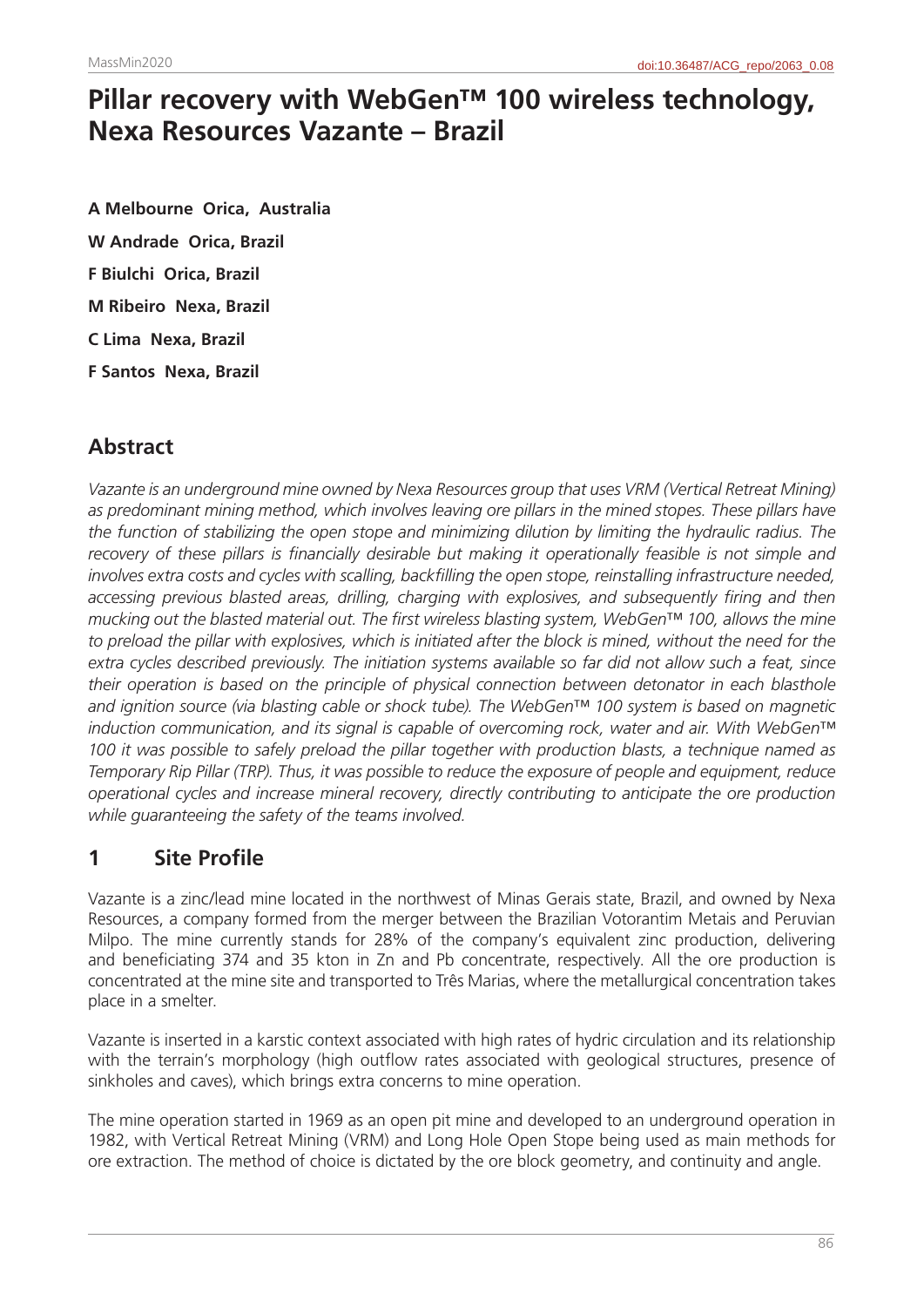The VRM is a variant of Sub-Level Stoping, consisting of opening two parallel galleries (drifts) at the base of the ore panel, the first is developed in the orebody and the second in waste, which is used for access and transport. Both lower galleries are connected approximately every 60m by a crosscut. On the top of the orebody panel another tunnel is developed.

The deposit is controlled by a large shear zone, from where the Willemite mineral (zinc silicate) is extracted from hydrothermal veins embedded in a breccia main body. This shear zone has a main NE / SW direction, with dips ranging from 30 to 85° to NW and veins width of approximately 4,5 m.

### **2 Situation**

Where the VRM method is used, a roughly 15m wide pillar is kept between each designed stope to enhance the stability of the rock mass and maintain operational dilution at a manageable level. The recovery of the ore contained in these pillars is dependent on a number of discreet operations required after the entire stope is blasted and mined out, which involve resources and time that could have being used for primary production. Most importantly, it requires exposure of people to areas that have already suffered damage due to very close blast cycles performed during the mining of the stope. The reentry for blasting the pillar is accomplished for several roof-supporting steps, such as shotcrete, rock bolting and cable bolting after completing backfill.

In order to control dilution, the site performs individual stope stability analysis under the methodology introduced by Potvin, 1998 and ELOS (equivalent linear overbreak/slough). The analysis results indicated the necessity of introducing an island pillar into the mining sequence of the stope to reduce hydraulic radius during its operational stand-up time.

Figure 1 shows the layout and mining sequence for the stopes 255 BL1 12300 and 255 BL1 12400 which were mined using the current blasting technology applied on site (bulk emulsion and i-KonTM III electronic detonators), and the island [rib] pillar (number 5) extracted using WebGenTM 100.



**Figure 1 Layout and mining sequence for the stopes 255 BL1 12300 and 255 BL1 12400**

The recovery of 255 BL1 12300 island [rib] pillar using wired detonators would be dependent on rockfilling the adjacent open stope, reinstalling ground control where needed, scalling, and managing the risks associated with personnel exposure to previously blasted rock mass. This incurs additional costs and time delays. All these operations aim to allow the safe re-entry to the upper level in order to load 110mm downholes, program the electronic detonators and fire the shot. The ore would then be extracted from the lower level with 60% expected recovery and dilution caused by the contact with the backfill material.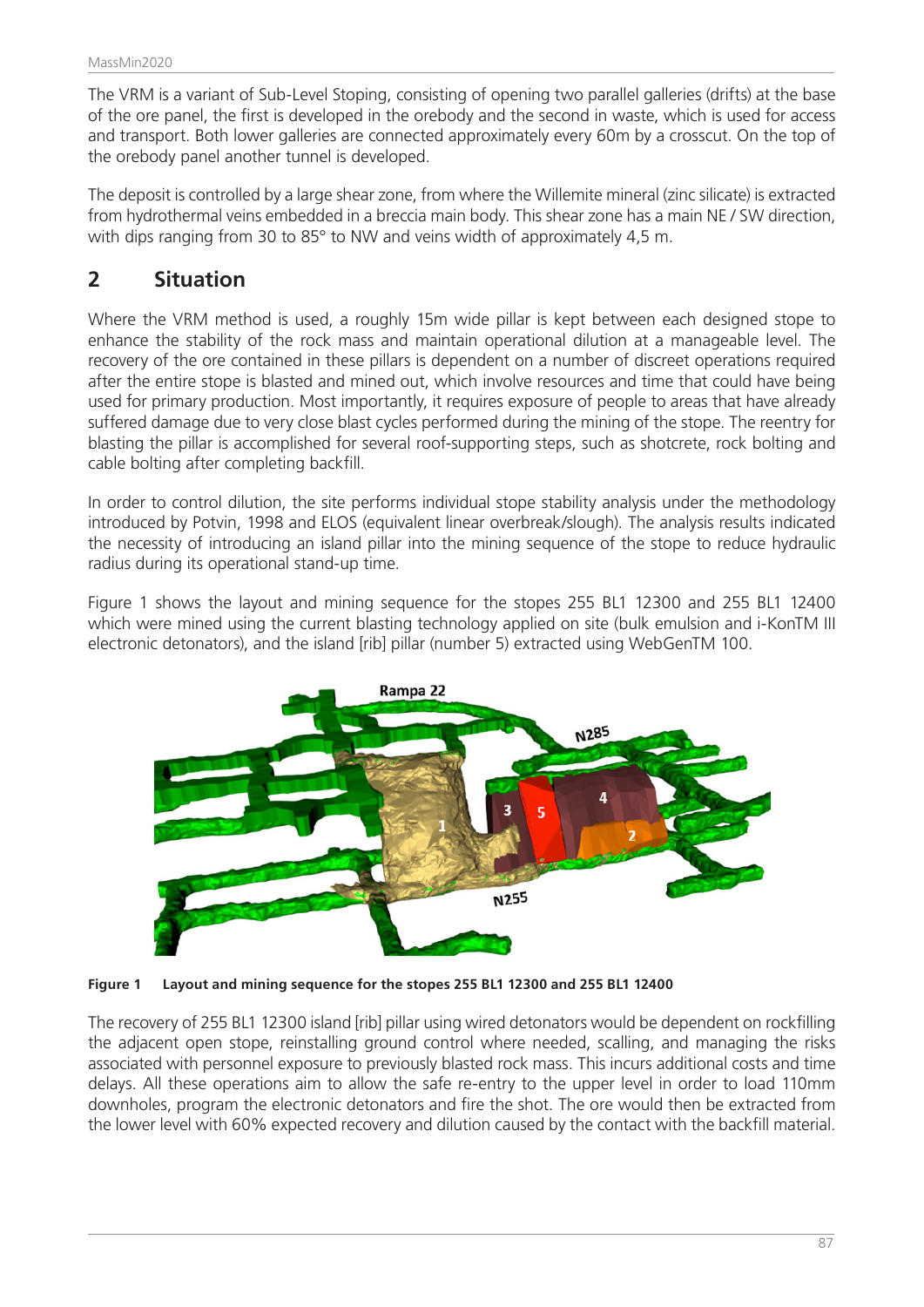# **3 Value proposition**

Using WebGen<sup>™</sup> 100 wireless technology, Orica presented the possibility of recovering 255 BL1 12300 island [rib] pillar minimizing people's exposure and allowing the mine to improve operational productivity safely and efficiently by keeping two mucking access for the main stope.

The pillar was preloaded with WebGen™ 100 wireless detonators before losing the access to the upper level due to the blast events on the main 255 BL1 12300 ore body. After all ore from the block was extracted and the pillar had completed its requirement to provide regional stability and dilution control, the island [rib] pillar was remotely initiated.



**Figure 2 Temporary pillar preloaded with WebGenTM 100 with longest holes being 30m**



**Figure 3 Summary from the blast**

This way was possible to recover the ore contained in 255 BL1 12300 island pillar without the need to complete all the steps described in the Situation session, minimizing crew exposure, and improving mine productivity.

# **4 Results**

While there was still access to the top of the island pillar, Orica and Nexa's crew conducted extensive site signal surveying and followed the best practices to guarantee all the drill pattern in the pillar area was correctly loaded and all 88 WebGen™ 100 units were encoded and positioned as planned. This blast was kept sleeping for 32 days. In the meantime, several ore blasts took place beside the preloaded pillar to release ore to be mucked from the main 255 BL1 12300 stope. Shotcrete was applied at the lower level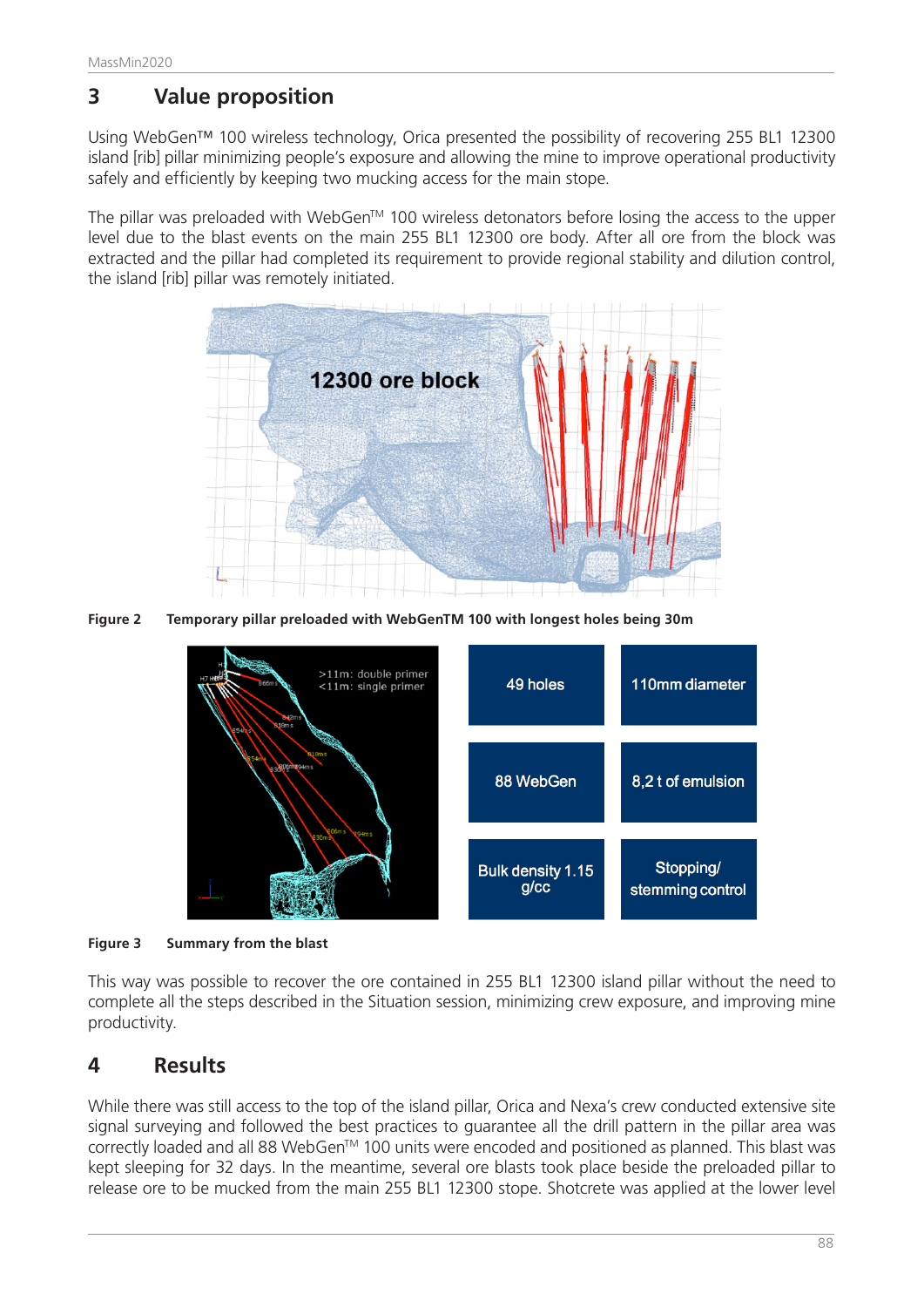to eliminate the risk of slumping blastholes interacting with bogging operations, and as an additional safety precaution for all operations and people working under the sleeping shot. Without this safe spot, the tele remote operation mucking process would have to be done over 90m due to the size of the open stope, what would result in significantly lower productivity, this situation is avoided by using WebGen. After all the ore material from 255 BL1 12300 main stope was mined, the wireless detonators were safely fired using a magnetic inducted signal traveling through the rock.

A special blast sequence was also used for this specific application with the intent to lower blast vibration levels. A seismograph was installed to verify the initiation of the charges.



#### **Figure 4 Blast outcome**

The preloaded pillar had dimensions of approximately 25x30x6m, generating 18.8 kton of ore accounting for 12% of zinc production for the month, achieving an overall average Zn content of 9.19%. Applying WebGen<sup>™</sup> 100 enhanced pillar recovery enabled the mine to improve its productivity without exposing people to areas previously damaged due to prior blast cycles. The process was completed with no misfires, adequate fragmentation, allowing 88% recovery of the pillar with operational dilution kept under desired levels, resulting in a net benefit of US\$1.59M for Nexa Resources Vazante.

The following outcomes were achieved using WebGen™ 100 for pillar extraction:

- Increased expected ore recovery from 80 to 88% for the pillar;
- Cycle time reduction of approximately 70% achieved for the extraction of pillar (from 90 to 20 days);

- Decreased dilution of 255 BL1 12300 main stope from 27% to 20% due hydraulic radius reduction and less standup time.

A second application currently being studied at the mine site will allow to preload an entire stope, which will reduce operational risk, number of cycles which would enable to increase ore production and therefore profitability.